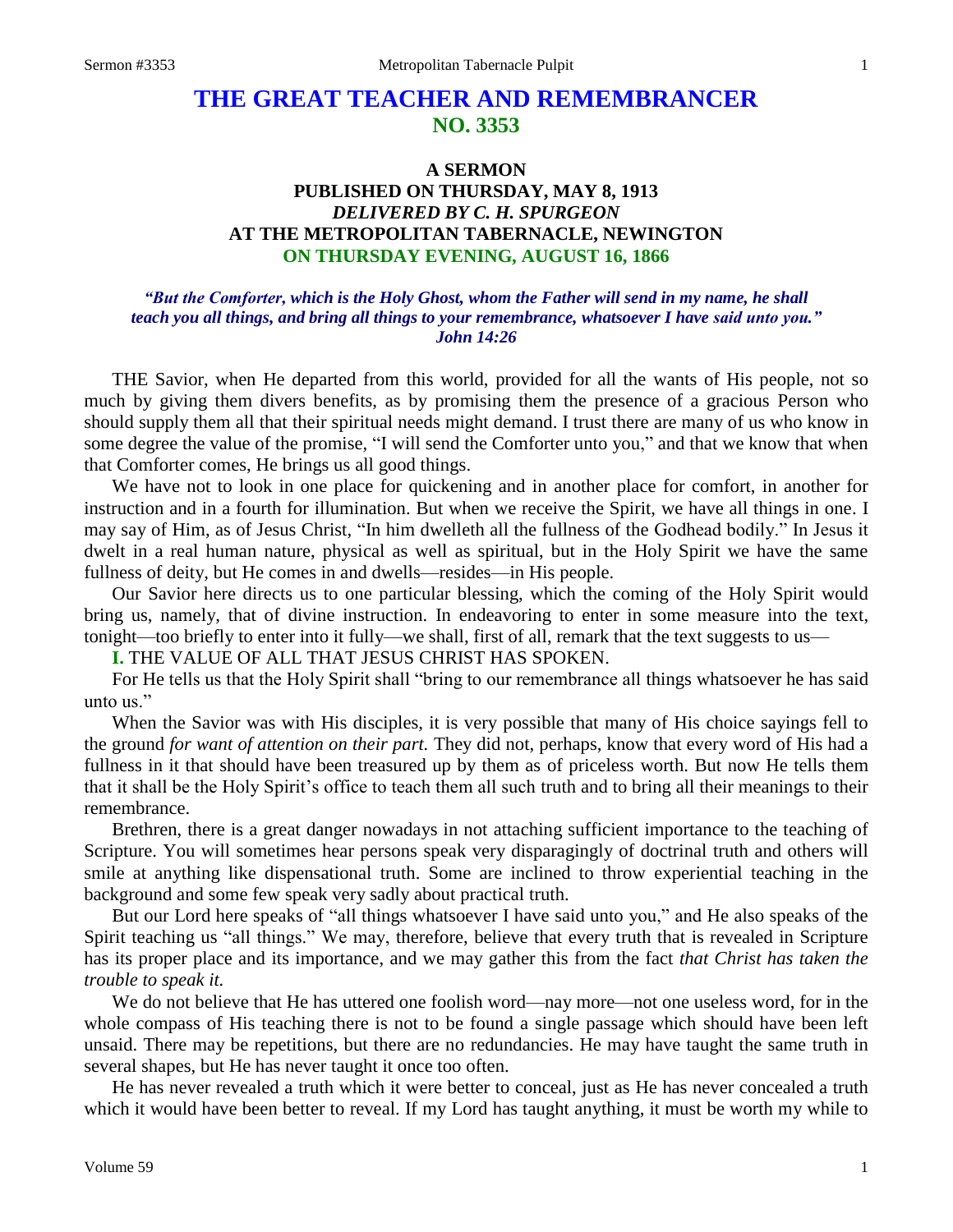learn it. If Christ lifts the veil, it is my privilege to look and what He manifests to me I ought not to be slow to gaze upon.

Moreover, brethren, in addition to the importance which must attach to these things, because Christ has spoken them, there is this—that He now *sends the Holy Spirit to teach them to us.* If you say that any one part of the truth is unimportant, you do as good as say that to that extent the Holy Spirit has come upon an unimportant or valueless mission.

You perceive it is declared that He is to teach us "all things," but if some of these "all things" are really of such minor importance and so quite non-essential, then surely it is not worth while disturbing our minds with them. And so to that degree, at any rate, we accuse the Holy Spirit of having come to do what is not necessary to be done. And I trust that our minds recoil with holy repulsion from such a halfblasphemy as that.

Brethren and sisters beloved, He teaches us "all things," because it is necessary for us to learn all things, and so He comes to bring to our remembrance not part, but in turn, the whole of our Lord's wondrous teaching. That teaching is essential to our knowledge of divine things, to our comfort and progress in spiritual things—that remembrance is part of our soul's discipline and advance.

I wish that some of my friends would get this very simple and very old truth into the depths of their minds and hearts, for then they would surely study a great many things that they overlook now, and I think they would not be so apt to excuse their own want of diligence in the school of Christ, by saying, "Well, there are some all-important doctrines. We have studied them and that is enough."

Brethren, when a boy goes to school, he may say, "If I learn arithmetic, I shall be able to be a tradesman and that is what I shall be. I do not want to read that dry Latin book. I do not care to read that book of poetry. It does not matter about my writing such a very elegant round hand." But the schoolmaster says, "My boy, you are put under my teaching to learn all things, and it is not for you to pick and choose what class you will attend."

Now, we are scholars under the tuition of the blessed Spirit and it is not for us to say, "I will learn the doctrine of justification by faith, and when I know that, I shall not trouble my mind about election, I shall not raise any question about final perseverance, I shall not inquire into the ordinances, whether believer's baptism or infant baptism is right—I take no interest in these things—I have learned the essential matter and I will neglect the rest."

You will not say this if you are an obedient disciple, for do you not know that the ministers of Christ have received a commission to teach all things that Christ has taught them, and do you think that our commission is frivolous and vexatious? Do you think that Christ would bid us teach you what it is no need of you to learn, or especially, that the Holy Ghost would Himself come to dwell in the midst of His church and to teach them all things, when out of those, "all things," there are, according to your vain supposition, some things that were quite as well, if not better, left alone?

Brethren, whatever the Lord has spoken as a master concerns His servants. Whatsoever He has delivered as a prophet, concerns His disciples. Whatsoever He has spoken as a friend, concerns us, His friends, and whatsoever He has taught us as Lord, concerns everyone of us as members of His body, of His flesh and His bones.

I must again reiterate this truth. I do not think I can leave it without trying still further to impress it upon your minds. There is a tendency, among us all, I suppose, to choose some part of the truth and attach undue importance to that, to the neglect of other truths.

It is a grave question if this is not the origin of various divisions which are to be found in the church of Christ—not so much heresy, as the attaching of disproportionate importance to some truth, to the disparaging or neglecting of others equally necessary.

Some brother speaking to me the other day, declared of a certain truth, "You cannot have too much of a good thing." Whereupon I remarked, that a nose was a good thing, but it might be possible so to exaggerate it that you would spoil the beauty of the face. A mouth is a good thing and yet it may be very possible to have such a mouth that there would be no particular beauty about the visage, for the beauty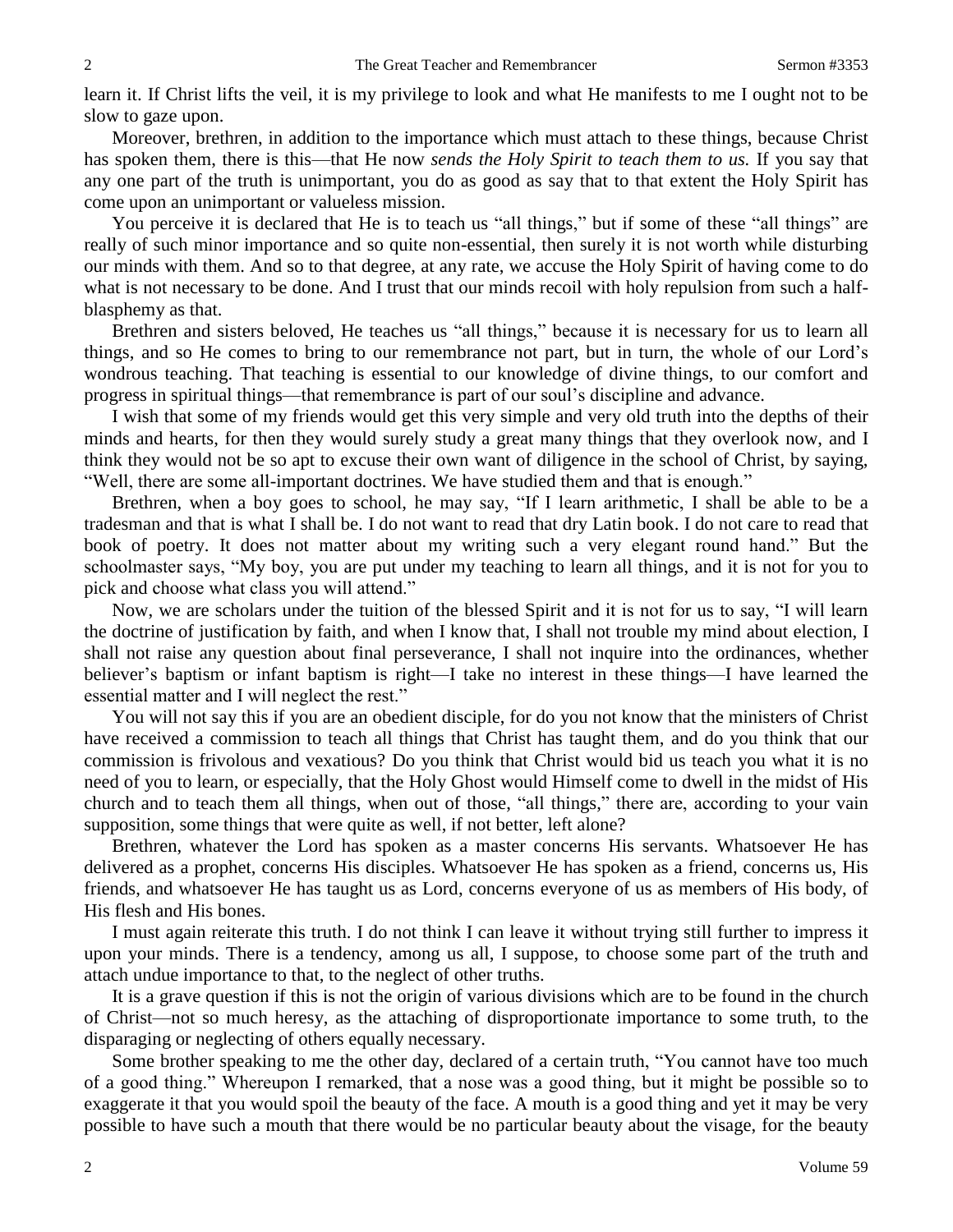of the man consists in proportion, and the beauty of divine truth consists in the proportion in which every part of it is brought into view.

Now, there be some who exaggerate one feature and some another. There are some brethren who are fond of what is called "the high side" of doctrine. I am fond of it, too, very fond of it, but there is a temptation to bring that out and to neglect, perhaps, the practical part of the Gospel, and to cast into the background, possibly, the invitations of the Gospel, and those truths which concern our usefulness in the world.

Then, on the other hand, there are some who are so enamored of experience that nothing but experiential truth will suit them—they must be always harping upon that one string and they look down with contempt upon those who hold fast doctrinal truth, which is very wrong and shows that they have not yet been led into all the truth.

Alas! how many are so taken up with practical teaching that they grow legal for want of having the salt of the doctrines of grace to keep them right. But oh! if it were possible for our minds to hold all truth, as far as a finite mind could grasp it! If we could but cast aside the prejudices of education and perhaps, of constitution, too, and say to the Holy Spirit, "My Lord, I will bind myself neither to this party nor to that. I will subscribe neither to this formula nor to that. I am prepared to receive Your mind into my mind. I am prepared to give up much that I hold dear, if You will show me that it is not according to Your will, and I am prepared to receive the Gospel from You, as You shall be pleased to show it to me!"

It is all truth, and not some truth, that the Holy Spirit comes to teach. To teach His children truth in all its harmony, truth in all its parts, truth, indeed, as a whole.

But it may be said, "There must be some truths which are not so essential as others!" That is granted. There are some truths that are so vital to salvation and peace with God, and there are some others that do not vitally concern the regeneration and conversion of the soul, and upon these men may be in error, and yet not risk their souls for all eternity. But still, even these truths are part of the whole body of truth, and the body cannot do without its head, its heart, though it might lose a limb. Yet is that a reason why I should chop off a limb, or consent to have it maimed, because I could still exist without it?

I could exist without an eye. Shall I not, therefore, mind being blinded? There may be a bone in my body, possibly there are several, the use of which even the anatomist does not know. There are some nerves, especially nerves in connection with the organs of secretion, the use of which are not known to the best physiologists, but nobody, I suppose, would like to dispense with them—because each man who thinks, must feel that that God who made the man knew best how to make him perfect and how to adapt him to the position in which he would be placed. There may be bones or nerves in the human system which will never be used but once in our lives—and yet if they were not there we might not be able to get through that particular juncture.

So is it with the truths of Scripture. There may be a truth which I shall never want to use and which may never have a practical turn to serve in my life, but once, and then if I do not happen to know that truth just at that time, I may entail on myself a host of sorrows through my own ignorance, but which I ought to have prevented.

The Holy Spirit comes to teach all truth, and I beg yet again for the fourth time to reiterate that all truth must be necessary for you and for me, or else the Spirit of God would not have come to teach it to us, and that while we may give more prominent importance to the greater and more vital truths, yet there is not one truth in Scripture to which we are allowed to say, "Be still. Be quiet—we do not want you."

Brethren, how many of you might be happy if you did but study doctrinal truth! You go lean and starved through the world, because your minister does not preach the doctrines of grace, does not give you the full weight of the truths of the sovereign grace of God. Still, if you but studied them for yourselves, you might yet have a bright eye and an elastic, bounding footstep, and rejoice in the everlasting love of God which never leaves His people, but preserves and glorifies them in the end.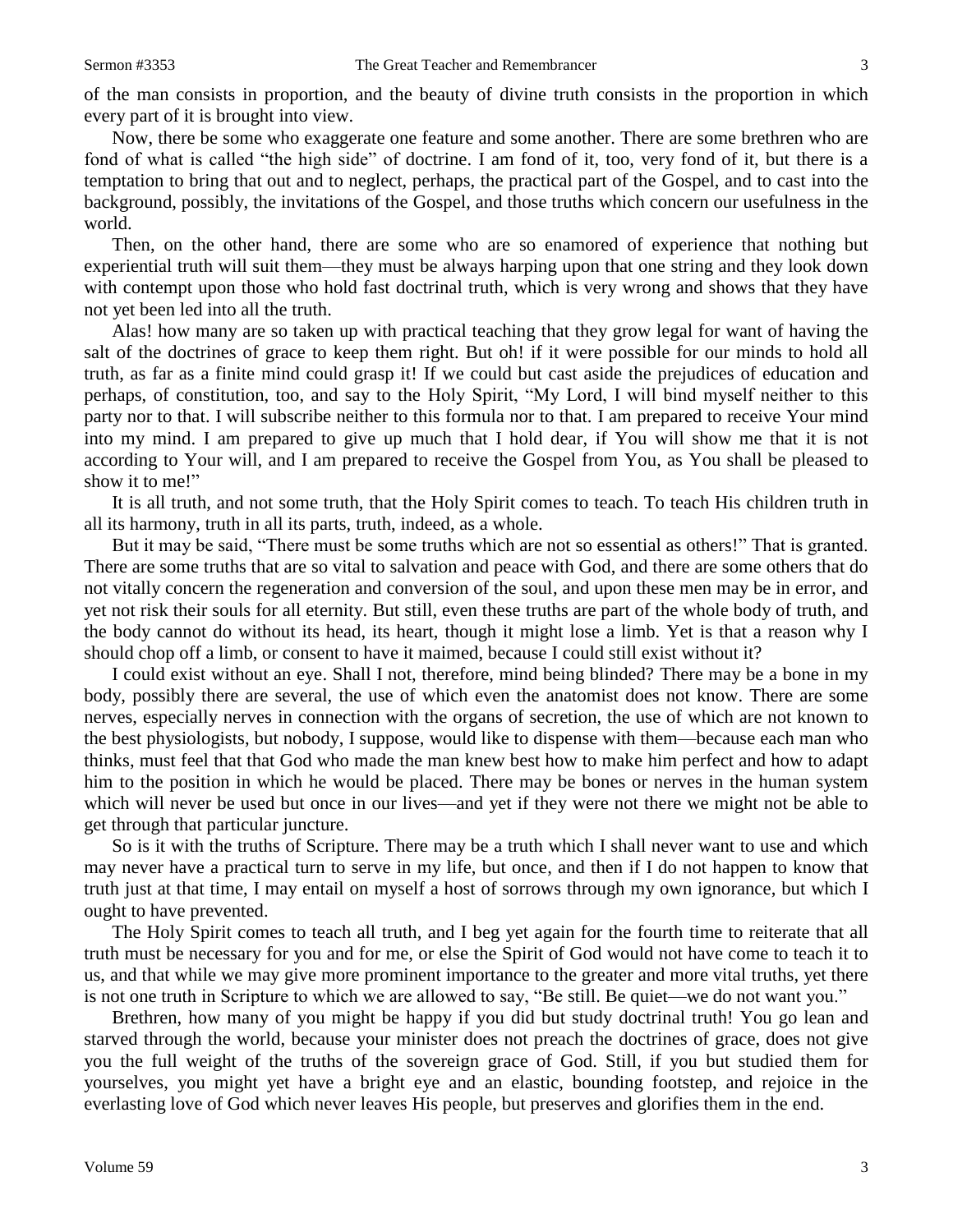And some, too, are always groaning from a sense of inward corruption and very properly studying their own hearts, but they might live gladsome, triumphant lives if they did but learn a little more of the liberty wherewith Christ makes His people free, and seek to drink in the precious truths of our standing in Christ and our perfection in Him. It is the willful neglect or refusal to believe some majestic truth that is the cause of nearly all our doubts and fears—and a great many other pieces of mischief that keep us from serving and honoring our Lord as He deserves to be served and honored by those who are not their own, but are bought with a price.

This first point we may now leave, if the Holy Spirit will but bring it home with power to our souls, for this truth, among others, must be taught us by Him.

We now come to a second point which is clearly in the text, namely, not only the value of all truth that our Lord Jesus Christ has spoken, but—

#### **II.** THE NEED OF THE HOLY SPIRIT TO TEACH US ALL THE TRUTH.

But cannot an honest and a willing mind learn all the truth that is in Scripture, without the teaching of the Holy Spirit? I infer that it cannot from the fact that the *Holy Spirit is provided.* There is nothing that is unnecessary in the covenant of grace, and the divine power is never unnecessarily exerted. It is constantly remarked of the miracles that there is not one of them that can be dispensed with, and God never interferes to do out of the course of nature what might be done according to the ordinary laws of nature.

If the Christian were fully equipped to know and understand the divine mind without the teaching of the Holy Spirit, then the Holy Spirit would not have been given. We should not find the Holy Spirit here unless it were necessary that He should be here. Even with Christ for a teacher, mark—so that there was no fault in the teacher—with Christ for a teacher, the disciples did not learn these truths without the teaching of the Holy Spirit. I infer, therefore, that much more is that teaching now necessary, and that the Spirit of God should abide with us, to teach us truth, and to bring the things which we have learned to our remembrance.

And why? Is it not because *there is a radical defect in us as disciples?* Are we not frequently inattentive? Do we not sometimes feel a want of interest in the truths which we receive from the Word, which I may now call the lips of Christ? A child may be very plainly taught, but if you cannot get its attention, if you cannot catch its will and interest it, it will not learn much, but that which you teach it will glide like oil over a slab of marble—it does not penetrate and permeate, and consequently is not properly and thoroughly learned. And often on the Lord's day you will hear most delightful truth, but if you are not interested in it, it does not catch your mind.

And in reading Scripture, how seldom do we show as much interest as we do in reading a letter from a friend? With what glistening eyes will some persons read the will of their relatives, and they never forget what they read there, because mind and heart are deeply interested. But alas! how often do we turn from these sacred pages without enough interest to learn what is in them!

We are not so roused to drink in their spirit. We do not bring our souls up to the truth and it is not any wonder, therefore, if we do not learn those truths which are so spiritual, that they can only be grasped by a soul in active, alert exercise.

Besides this, we do not learn because of *our ready prejudice against the special truth we ought to learn.* A great part of God's truth is very unpalatable to human nature—to learn it is something like taking bitter medicine—people do not choose it with enthusiasm.

There are some truths which would always be unpalatable, even to Christians, Christians as they are, if it were not for the sugar which sometimes goes with the truth, and but for this it would be very nauseous to them. There are some minds which seem more than others to kick against certain points of divine truth, either from their prejudices, their education, or the nature and force of their constitution and it is only the Spirit of God who can come and irresistibly convince the understanding.

Ah! friends, when the scholar does not want to know, it needs a God to teach him—and sometimes our minds do not wish to know the truth. I should not like to say a hard thing of God's people, but I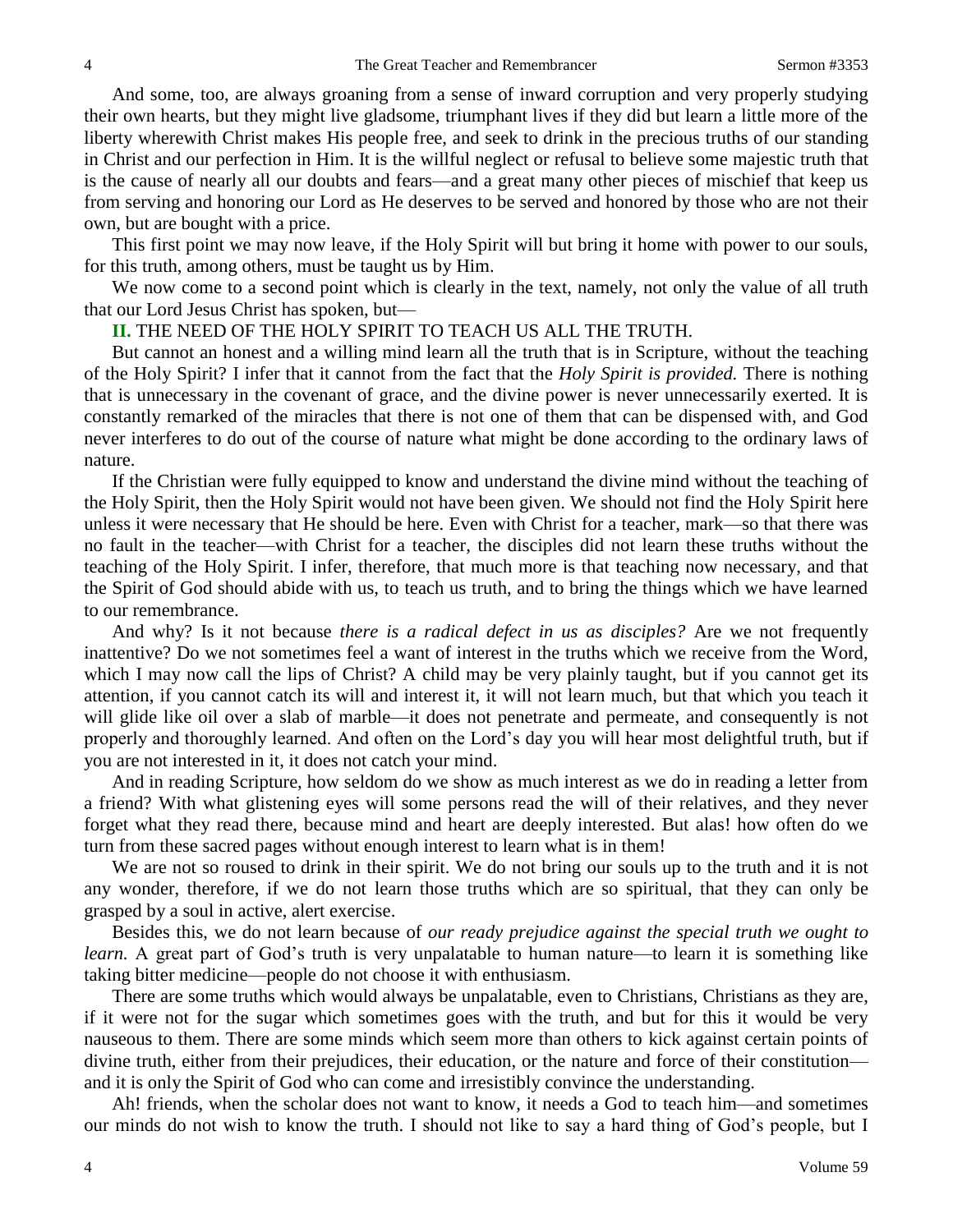believe there are many of them who do not want to know too much. I have often thought that it has been the case with myself, and I believe it is the case with others.

There is an awkward truth which, if it were learned, would throw us out of our present comfortable position and might even necessitate a change of our ecclesiastical connections if we were to know it and so we do not want to know it. We do not read any book that might make us know it. We try to look at things on our own side if we can, and do not look fairly at the subject, nor inquire into it. It must, therefore, need the Spirit of God to teach us when truth is so unpalatable and we are so unwilling to learn it.

Then, besides this, beloved, when we recollect *the intense spirituality of truth* and how our carnal natures are always prone to adulterate it with our own predilections and the notions of the flesh, when all things around us bring down the truth from its high spiritual atmosphere, where alone it can flourish, into the smoky, cloudy region of our materialism, bring down food worthy of angels, to become poor bread even for mortals, then we see how desperately we need the Holy Spirit to help us as learners in the school of Christ.

We seize the fair fruit of divine truth with a careless, hasty hand, mar its heavenly bloom, never knowing its richest beauty and essence—and then we feel how true of us are Paul's words, inspired of the Holy Spirit, written to certain Christians, "Not as unto spiritual, but as unto carnal, and babes in Christ Jesus."

These, then, are a few of the reasons why the Spirit of God is needed. There are plenty more, of which we will speak another day, but I think every Christian knows experientially that he never does learn the truth fully and hold it tenaciously except by the teaching and sustaining grace of God the Holy Spirit.

I like our young people to learn the *Westminster Assembly's Confession of Faith.* It is a "form of sound words" that is well worth committing to memory, but even Christian people, when they know them, will find that, unless those truths are one by one brought home to the soul, they have only the shell of truth, but do not know the life and inner essence of it. We must have everything we truly learn burnt into us by the Holy Ghost.

It must be taught us sometimes by painful experience, at other times by blissful enjoyment sometimes by a marvelous illumination, a light shining upon a passage in such a way that we see it as we never saw it before, and though we may have read it twenty times, we now for the first time in our lives see its true meaning and rejoice therein.

Why, dear friends, what is the ministry without the Spirit of God? Do you not often come and go, and find no comfort in attending a place of worship? And even the Bible itself without the Spirit of God is but a lantern without a light, and what is even the mercy seat, except the Holy Spirit be there, enabling us to drink into the very life and soul of the divine teaching?

It is not that Book as it is there on the paper—it is that Book as it must be written on the fleshy tablets of our heart, which becomes to us the Word of God, the word of our salvation in which we rejoice and upon which we often feed. This second truth you know, and will never doubt, that we need the Holy Spirit to teach us truth.

The third thing that is in the text is this—the Holy Spirit is said not only to teach us, but—

**III.** TO BRING TO OUR REMEMBRANCE THE TRUTH WHICH WE HAVE RECEIVED.

Mark! The Holy Spirit does not now reveal fresh truth beyond what is already in the Word of God. There is a special curse pronounced upon any who shall add to this Book—and you may rest assured that the Holy Spirit will not so transgress in a matter which He has peremptorily forbidden all His children to commit.

When persons start up as prophets, or prophetesses, and tell us that they have had special visions from the Lord and they know what is going to happen next year, we always understand that their proper destination is Bethlehem Hospital [London psychiatric hospital], and we begin immediately to shun them and their books. We are persuaded that the Holy Spirit makes no such fresh revelations to men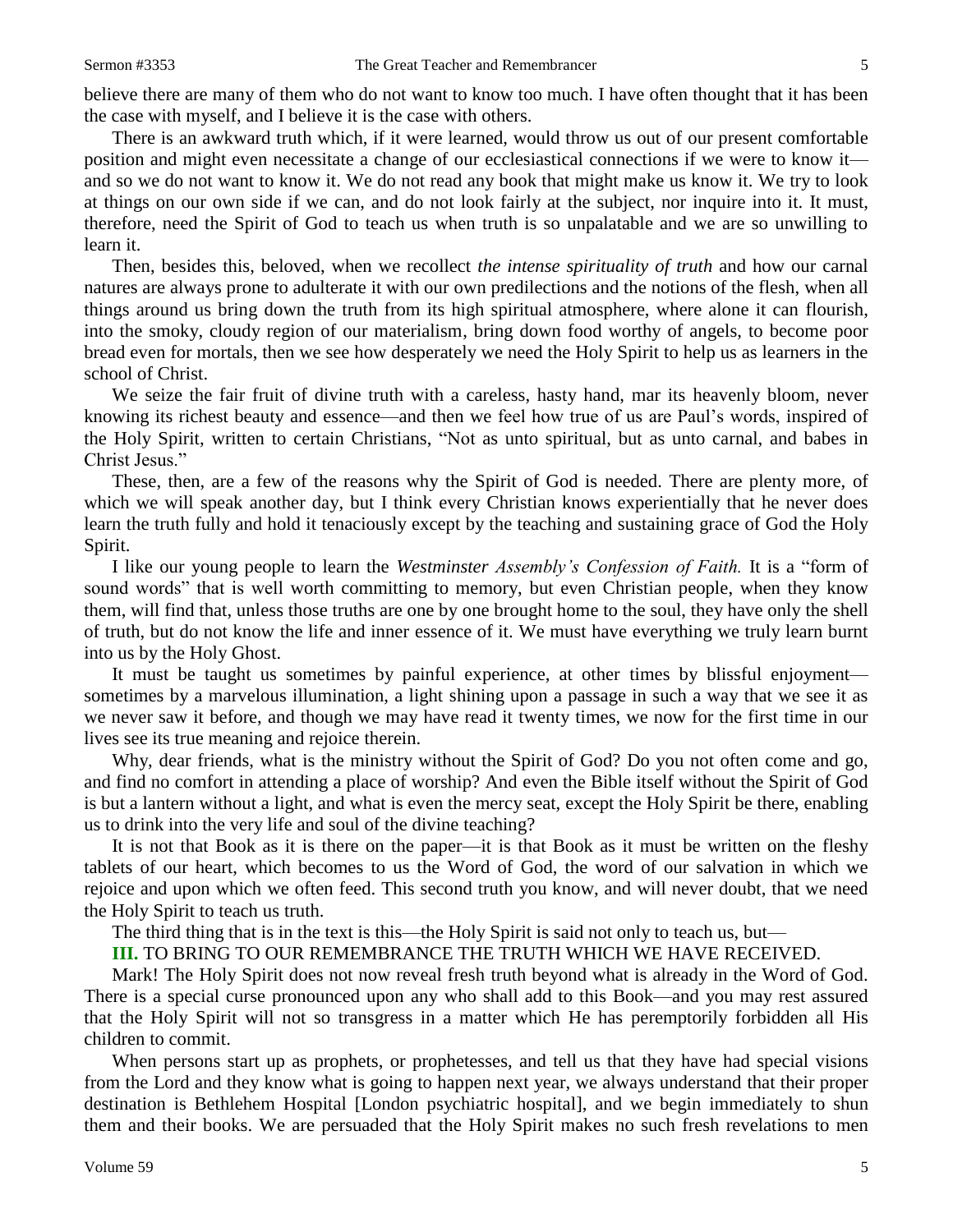now, but teaches us what Christ taught, bringing all these things to our remembrance. What Christ has taught, and only that, it is His joyous work to make plain and clear, and powerful to us.

Why do we need to have the truths thus spoken brought to our remembrance? Is it not that *we often trust our memories* not to forget these truths, but "he who trusts his own heart is a fool," and so is he who relies absolutely on his own memory. For anything bad, alas! we may trust it only too well—we are sure to recollect the thing far better forgotten.

But if it be anything very good and soul-inspiring, memory has a paralysis in the fingers and cannot retain it in their grasp. You may remember a great many things in business—these are sure to write themselves deeply on the memory, but divine things, which concern the future state, are often written so illegibly that they are very readily blurred, blotted out, and we need the Holy Spirit to bring these things to our remembrance.

And then, again, *we are so constantly beset with cares* that it is little marvelous that the things of God should slip away from us. You have but one day in the week, as it were, devoted to these things one day of building and six of pulling down. With many it is one day's storing and six days' scattering. It is but a slight advance that we make towards heaven.

Believe me, it is one of the greatest joys of my heart to see you here so constantly at prayer meetings and on lecture nights, and it always seems to me to be one of the best signs of vital godliness that can well be exhibited, except a holy life, to see people willing to come out to the weeknight services. Any hypocrite will come on Sundays, but to come on weekdays seems to me to be a favorable sign and a proof of sincerity.

But even then how little do we get! Perhaps there is trouble in the family—from the first thing in the morning till the last thing at night it is nothing but hard work and there is the looking for the wherewithal we shall be clothed—and we do not always cast our care on Him who cares for us. So the thorns too often choke up the seed, and did not the Holy Spirit bring these things to our remembrance, they might quickly slip away altogether.

There is, again, brethren, another reason for needing to be reminded of these truths, namely, because we *forget what we do not thoroughly apprehend.* I have a notion that, as a rule, what a man thoroughly understands, through and through, he does not forget. When you have mastered a fact or truth, seen it from all points, grown familiar with it, it is not easy to let it slip. You may hold a joint of meat in your hand and be very hungry all the while. But cook your joint, eat of it, and properly digest what you eat, and it is yours and hunger goes.

The man who receives truth in the mere letter of it may quickly forget it, but he who has received it in the spirit, understood it, digested it, assimilated it, will never altogether lose its nourishing and upbuilding power. When a truth is understood, it is somewhat like it was with the boy from whom the priest took away his New Testament. "Ah!" said the boy, "but what will you do with the ten chapters that I have learned by heart? You cannot take those away."

Memory does not readily lose the things she really understands, and when the heart has penetrated into the marrow of truth, and truth into the marrow of the heart, it abides. But alas! with the most of divine things, we do not seek to enter into them as we should. We hear them and that is all. We hear, but we do not understand, and hence the Spirit of God is needed to ring the bells of heaven again and again in our ears and to make us hear the same truth over and over again, bringing to remembrance what Christ has told us.

If it be asked how He does this, the answer is that He does it by instrumentality, as well as by His own immediate action. He does it through the preaching of the Word. The Word of God brings to your mind the old truth that you have heard ever since you were a boy or girl, and thank God, it has not lost its preciousness, but is just as sweet to your ears now as it was when you heard it from old Dr. So-andso, who has now gone home to heaven. Thank God you love that truth still, whenever it is brought to your remembrance.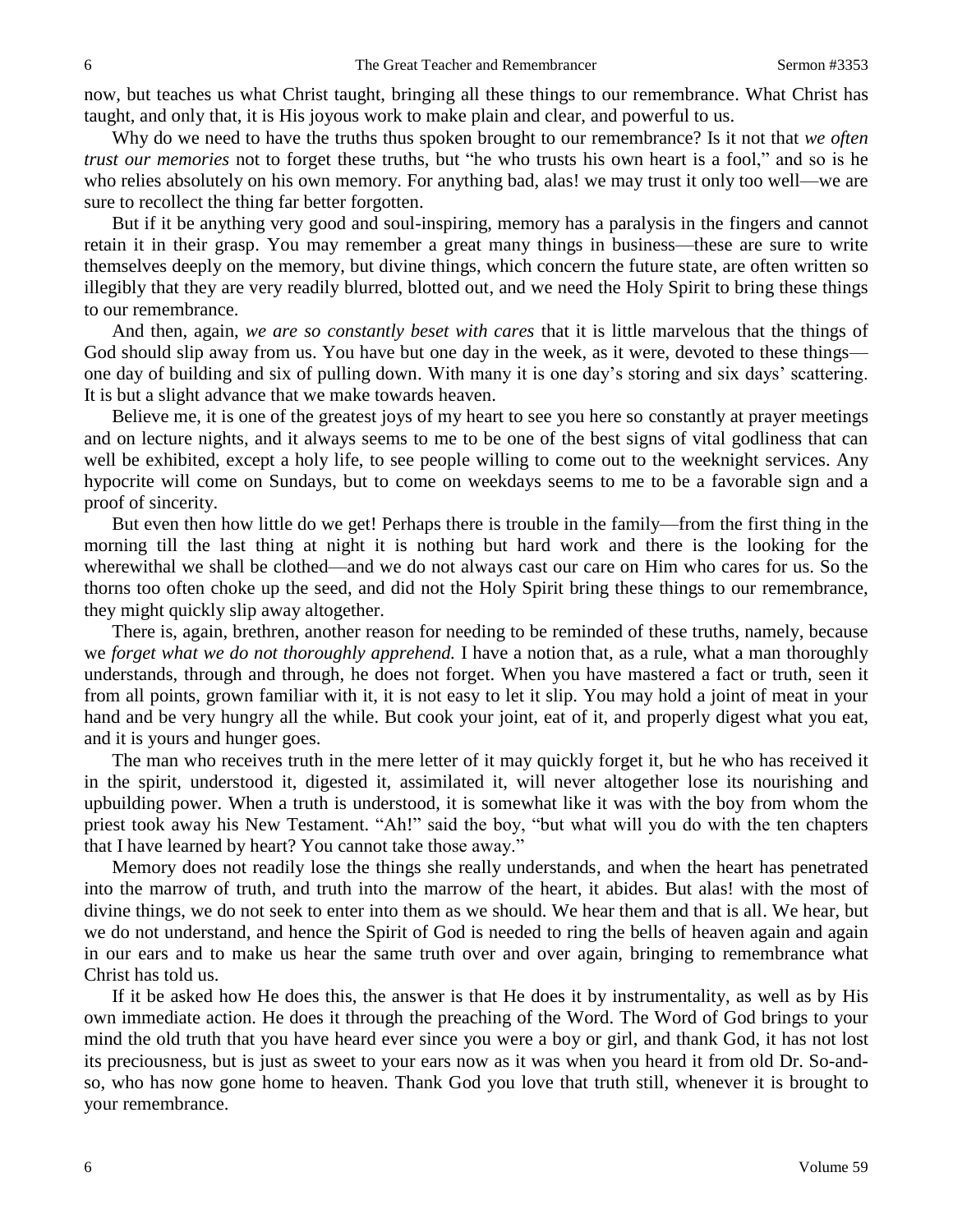I like to use the same Bible always in my study, and to mark it, so that I may afterwards know the places which once filled me with delight and comfort. And sometimes the good old Book which we have studied so long will thus bring things to our remembrance.

Then there is communion with Christian brethren. Sometimes even an illiterate Christian brother may set a truth in such a light as you never saw it in before, just like some of those fine old pieces of architecture which are very fine from one point of view, but some day you are taken to another point and you say, "Well, I think it is even more beautiful from this place of revealing than from the other." So my conversation with Christian brethren often sheds for me a new light upon long-known and precious truths.

But over and above all this, I believe that the Holy Spirit does actually come into contact with our spirits, apart from human instrumentality, and that when we are walking by the way, sitting in the house, or in our chamber of prayer, flashes sudden light upon the truth, and so we learn what we knew not before, and turning to God's Word, we perceive it to be blest truth that was always there, but which we had not seen until the Holy Spirit opened our eyes.

Brethren and sisters, if we do not experientially know what it is to have the truth as it is in Jesus brought to our remembrance by the Holy Spirit, we must not rest satisfied until we do, for this is one of the marks and evidences, as well as one of the privileges of the child of God, that the Holy Spirit is his personal teacher. "All your children shall be taught of the LORD," and again and again does the adorable Third Person of the Divine Trinity teach us the things of Christ and bring them constantly to our remembrance.

I am sorry that I cannot enter more fully into this point for want of time, but we must now close with the last point, which is a question for us all—

## **IV.** HOW FAR HAS THIS OFFICE OF THE HOLY GHOST BEEN PERFORMED IN US?

I will first ask those of you who profess to be *the people of God.* Has the Holy Ghost taught you anything? Is that a hard question? It is one that was asked of old—"Have ye received the Holy Ghost since ye believed?" I am solemnly afraid that there are some professors who are content to have been convinced of sin, to have been led to trust in Christ, but who, after that, are utterly indifferent to the Holy Spirit as their teacher.

They sit in the house of God, but they do not apply their minds to learn the truth. They pin their faith to somebody's sleeve and are content to believe according to the last speaker they hear, so that they will one day believe one thing, and another day another thing, and so are carried about with every wind of doctrine.

Brethren, these things ought not to be. Receiving Christ as a Priest, we ought also to receive Him as a Prophet, and if we are quickened by the Holy Ghost, we ought also to seek to be illuminated and instructed by Him. Have you and I felt the Holy Spirit at work with us, endearing doctrine, and making it more precious to us? Have we, indeed, ever sought His influence, or have we, though professing Christians, lived thoughtlessly in this respect?

Do you not think that if we have done so, we have grieved the Holy Spirit? What grieves a man more than to deny the importance of the office and work for which he lives? What should grieve the Holy Spirit more than this, among other things, to forget His office as our instructor and to ignore altogether the great purpose for which He is to be found in the midst of the Christian church at all times?

Surely we should be seeking with all our prayers to pray, "Teach me, O God! And lead me in the plain truth!" And we should long to sit with Mary at the Master's feet. Do you really study your Bibles, my dear brothers and sisters? Why you can scarcely bring out a magazine or a newspaper nowadays, and make it pay, even with religious people, without a tale! It is one of the signs of the times that feeblefiction-reading is as common among Christians as among others, and that our young disciples—young men and women both—must have a sensational novel in a religious form, or they will not read at all.

Time was when Christian women, as well as men, read history, studied the fascinations of science, and cultivated their best qualities of mind and heart. And Christian men in days past, in the Puritanic and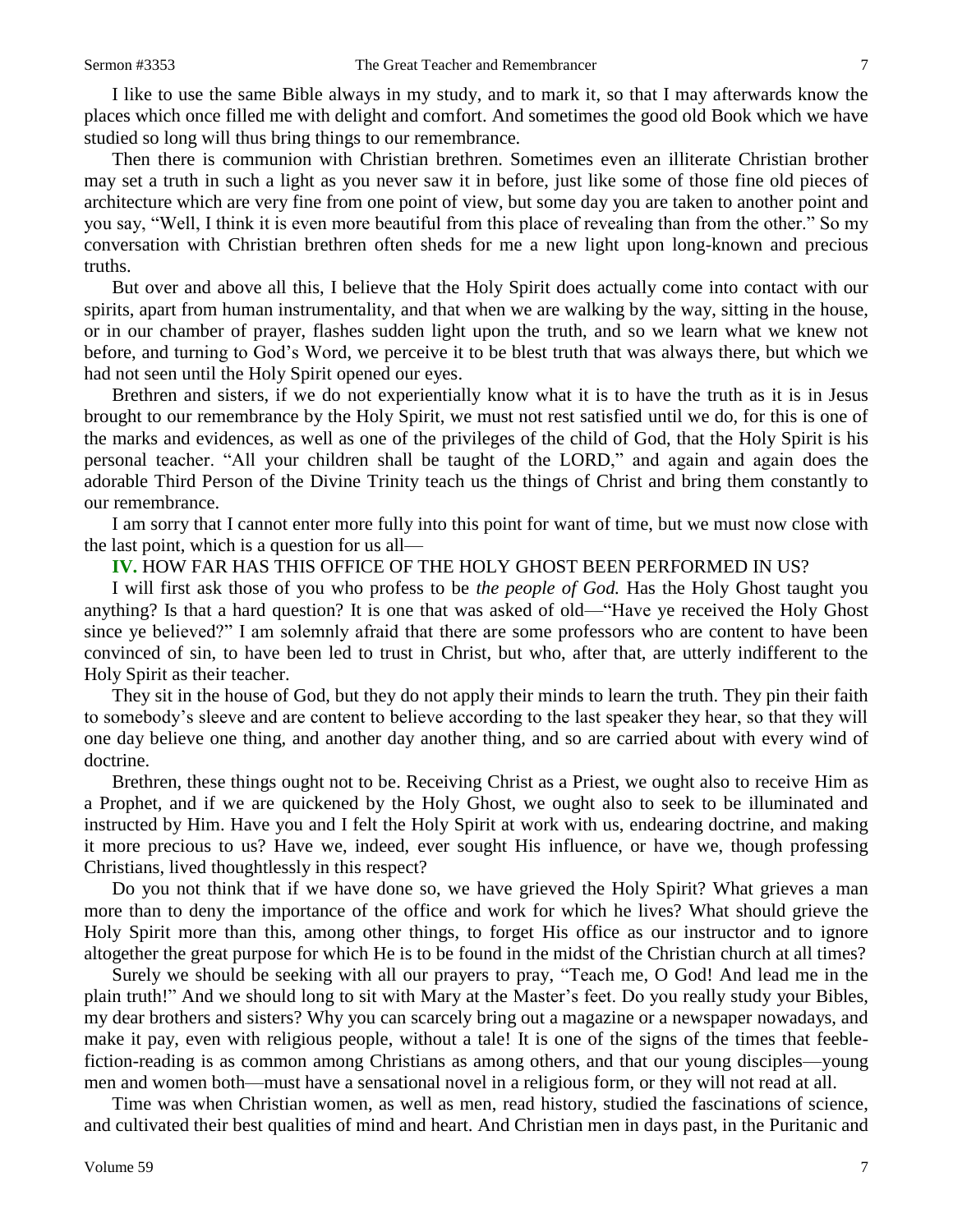later ages, sought to be acquainted with solid literature, as well as with the Word of God. But it seems to be the last mark of the degeneracy of God's people that they must have their ears tickled with a straw and cannot read solid truth.

You need not wonder that we cannot breed men on chaff, or that they are blown about with every wind of doctrine, when this is the food on which they live. There are certain silkworms which grow the color of the leaves they feed on, and you may depend upon it that those who live on this frivolous literature will lead frivolous lives, and those who take nothing but these milk-and-water tales will not be likely to have about them anything solid or robust, or anything vigorously real. Do not talk to me of reading such things!

Brethren, when you and I have read our Bibles through so as to find nothing there to interest us, it is high time that we asked God to teach us how to read them. It is a sign of a want of grace if the Bible is a dry book. It is a dry book, a very dry book, to a graceless soul, but it has more in it than all the rest of the volumes in the world put together. And the more it is studied, the more will the interest of the student in it increase.

Besides, we have such an abundance of other Christian literature that no Christian ought to say he is obliged to read the other poor stuff. We have no time to spare for this, when the soul is starving and dying for lack of knowledge. Let us pray the Holy Spirit to lead us into the Word of God, and then give ourselves to its earnest and loving study.

But this question will scarcely refer at all to some now present. My dear hearers, are you among *those who have no interest in these things?* It is not likely that you should desire the Holy Spirit to instruct you. There are, I fear, some here who have no hope and are without God in the world. The mere statement of the fact ought to excite us all to prayer for such.

But alas! it is so commonly known that there are many out of Christ, and without hope, that we do not feel distressed about it as we should. If there were fewer unregenerate sinners than there are, we would probably be more concerned about them. If there were only a dozen unconverted persons in the world, all the church of God would be praying for their conversion, but because there are many millions of them, they are so common that we do not look upon them with the awe, the tenderness, and the yearning sympathy which we ought to feel.

There are some here to whom the Holy Spirit is an unknown person, who have never been made alive unto God by Him, and consequently cannot desire that they may be instructed by Him. Oh! that the blessed Spirit would come and convince them of their sin in not believing, which is the greatest of all sins and the very sin of which the Spirit comes to convince men. "He shall convince them of sin because they believe not on me."

Oh! may He convince them of this sin and then may they understand that there is nothing for them to do, but that Christ has done it for them and that all they have to do is to receive the finished work, to wear the finished robe, to look to Jesus Christ, and to find life in the look.

Pray for them, brethren, that the Holy Ghost may help their infirmities, that they may know Christ, and may come to Him. May God bless the Gospel to them whenever it is preached, and when they are told that "the Son of Man came into the world to seek and to save that which was lost," may they cry unto Him and trust Him, for this is the vital part of the business, and trusting in Him, they shall enter into eternal life through Jesus Christ our Lord.

### **EXPOSITION BY C. H. SPURGEON**

#### *ROMANS 9:26-32*

The Jews thought that God must certainly save them. They thought they had a birth claim. Were they not the children of Abraham? Surely they had some right to it. This chapter battles the question of right.